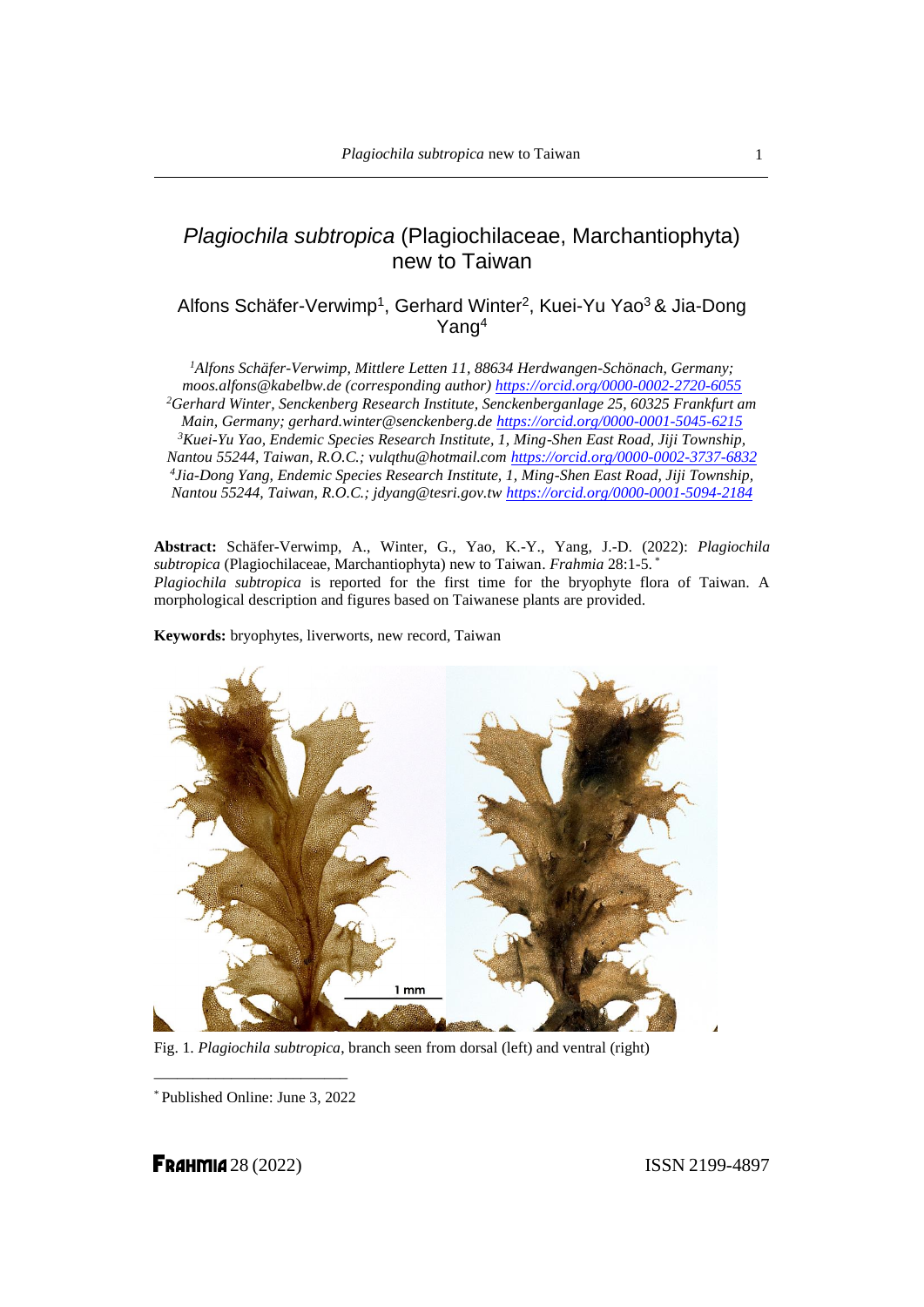#### **1. Introduction**

A second field trip in Taiwan in October 2018 in cooperation with the Endemic Species Research Institute in Jiji Township (TESRI, herb. TAIE) yielded another bryophyte species new to Taiwan. The original specimen will be deposited in TAIE, duplicates in JE and FR.

#### **2. Taxonomic treatment**

### *Plagiochila subtropica* Steph.

Bull. Soc. Roy. Bot. Belgique (1899) 38, Mém.: 46. 1900. **Figs. 1-4**

Plants olive-green to brownish, in diffuse patches, shoots 4,5-6 cm long and 3,5-4,5 mm wide, arising from a creeping rhizome, terminal branches occasional to frequent. Leaves closely imbricate, very fragile, distal part often broken off, dorsal margin long decurrent, nearly completely covering dorsal stem surface, ventral stem surface entirely hidden (fig. 1); flattened leaves triangular-ovate, falcate, widest at the base, up to 2.8-3.0 mm long and 2.2 (-2.8) mm wide at base, 0.5-0.8(-0.9) mm wide at apex (fig. 2); branch leaves similar to stem leaves; dorsal margin strongly arched, irregularly toothed from base to apex, teeth short to long ciliate and falcate in distal half, sometimes upper part of teeth broken off; apex usually truncate, with (3-)4-5 longciliate teeth (fig. 3); ventral margin nearly straight, strongly ampliate at base, closely overlapping opposite leaf bases, spinose-dentate to ciliate with up to 18 teeth, mostly long-ciliate and falcate, (4-)6-8(-9) cells long, 2-4 cells wide at base, ending in an uniseriate series of 3-6 differently elongated cells, terminal cell from 10 x 44  $\mu$ m in short teeth up to 8 x 68  $\mu$ m in long-ciliate teeth (fig. 3). Subapical and median cells  $20-25 \times 25-35(-45)$  µm, basal cells  $20-25 \times 40-45$  µm, trigones conspicuous, triangular to usually nodulose, walls thin, cuticle smooth (fig. 4).

#### **3. Specimen examined**

*Plagiochila subtropica* Steph. Taiwan. Nantou County, Sun-Link-Sea Forest Recreation area (Shanlinxi), 23°38'12.4'' N, 120°47'25.6'' E; 1660 m; planted shrubs and trees along paved road, epiphyte on hardwood tree, 28 Oct 2018, leg. A. Schäfer-Verwimp 39170/A, with Kuei-Yu Yao, James R. Shevock & Gerhard Winter (TAIE, JE, FR).

#### **Habitat**

On tree bark and rotten logs by stream, 1000-2600 m (So 2001); in Taiwan found on bark of hardwood tree along road at 1660 m.

## **Distribution**

China (Yunnan), Bhutan, Nepal, India (Eastern Himalayas and Western Ghats), and Thailand (Grolle & So 1998; So 2001; Srivastava et al. 2006); new to Taiwan.

#### **4. Remarks**

*Plagiochila subtropica* is well characterized by (1) long-ciliate falcate teeth with strongly elongated distal cells, (2) highly fragmenting leaves resulting in persistent leaf stubs, and (3) leaves with strongly ampliate ventral base. When Herzog (1951) described *Plagiochila diffracta* (filed under the synonyms of *P. subtropica* in So 2001), he only found plants with persistent leaf stubs.

*Plagiochila durelii* Schiffn., another widespread Asian species and rather frequent in Taiwan, somewhat resembles *P. subtropica* in leaf outline and strong dentition; however, *P. durelii* lacks the strongly ampliate ventral leaf base (crossing the stem by 3-4x stem width in *P. subtropica*) and has always straight teeth (long-ciliate falcate in *P. subtropica*). Further on, *P. durelii* has persistent leaves and 2-3 entire-margined or dentate lamelliform paraphyllia per dorsal leaf base in some shoot sectors (highly fragmenting leaves and paraphyllia completely lacking in *P. subtropica*). The

**FRAHMIA** 28 (2022) **ISSN 2199-4897** 

 $\mathcal{D}$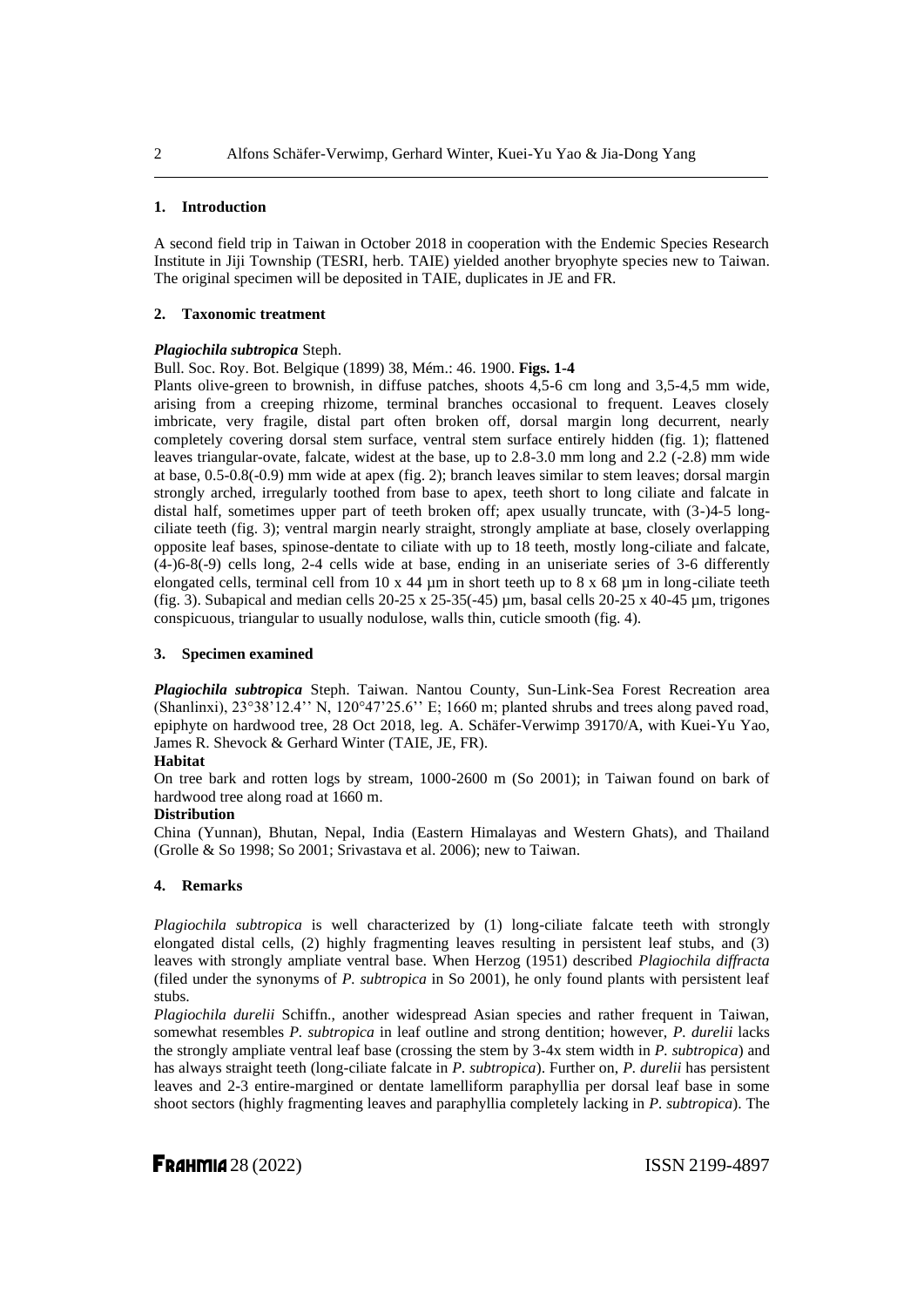



Fig. 2. Stem leaf –flattened - scale 1 mm

The plants from Taiwan may represent a luxuriant phase of the species as those from Thailand described as *P. kitagawae* by Inoue (1974) and synonymized under *P. subtropica* by Grolle & So (1998).

Carl (1931) instated the section *Subtropicae* for *Plagiochila subtropica* and *P. "determesii"* (= *P. determii,* actually considered as synonym of *P. subtropica*). This placement was also accepted by many other authors as for example Inoue (1984), Grolle & So (1998) and So (2001). However, in recent phylogenetic studies (Groth et al. 2004; Jamy et al. 2016), a specimen of *P. subtropica* from Nepal was placed within the pantropical sect. *Vagae* Lindenb., and consequently, sect. *Subtropicae* was synonymized under sect. *Vagae* which is with about 100 species possibly the largest section of *Plagiochila*.

**FRAHMIA** 28 (2022) **ISSN 2199-4897**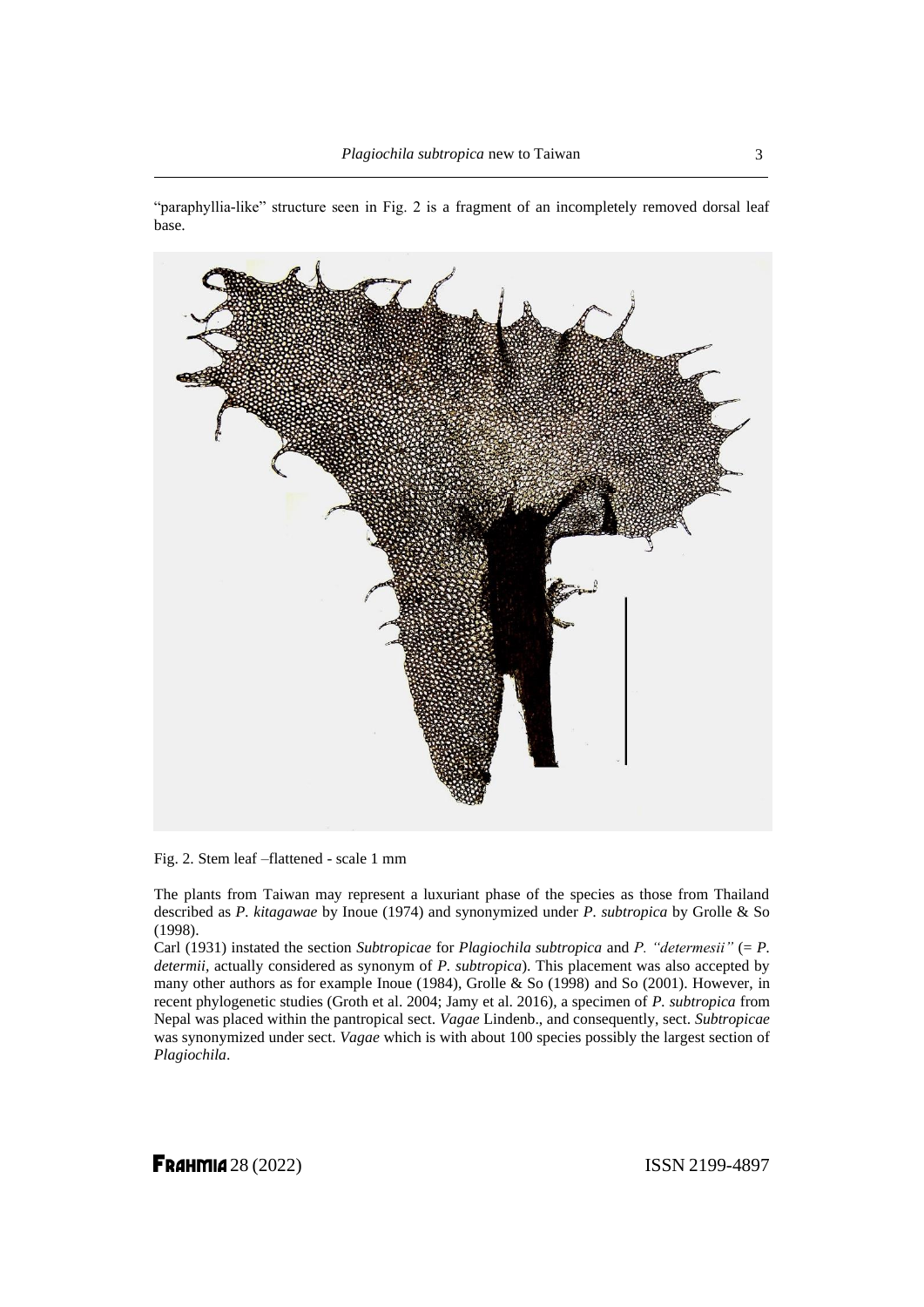

Fig.3. Leaf tip - scale 300 µm



Fig. 4. Median cells - scale 100 µm

**FRAHMIA** 28 (2022) **ISSN 2199-4897**